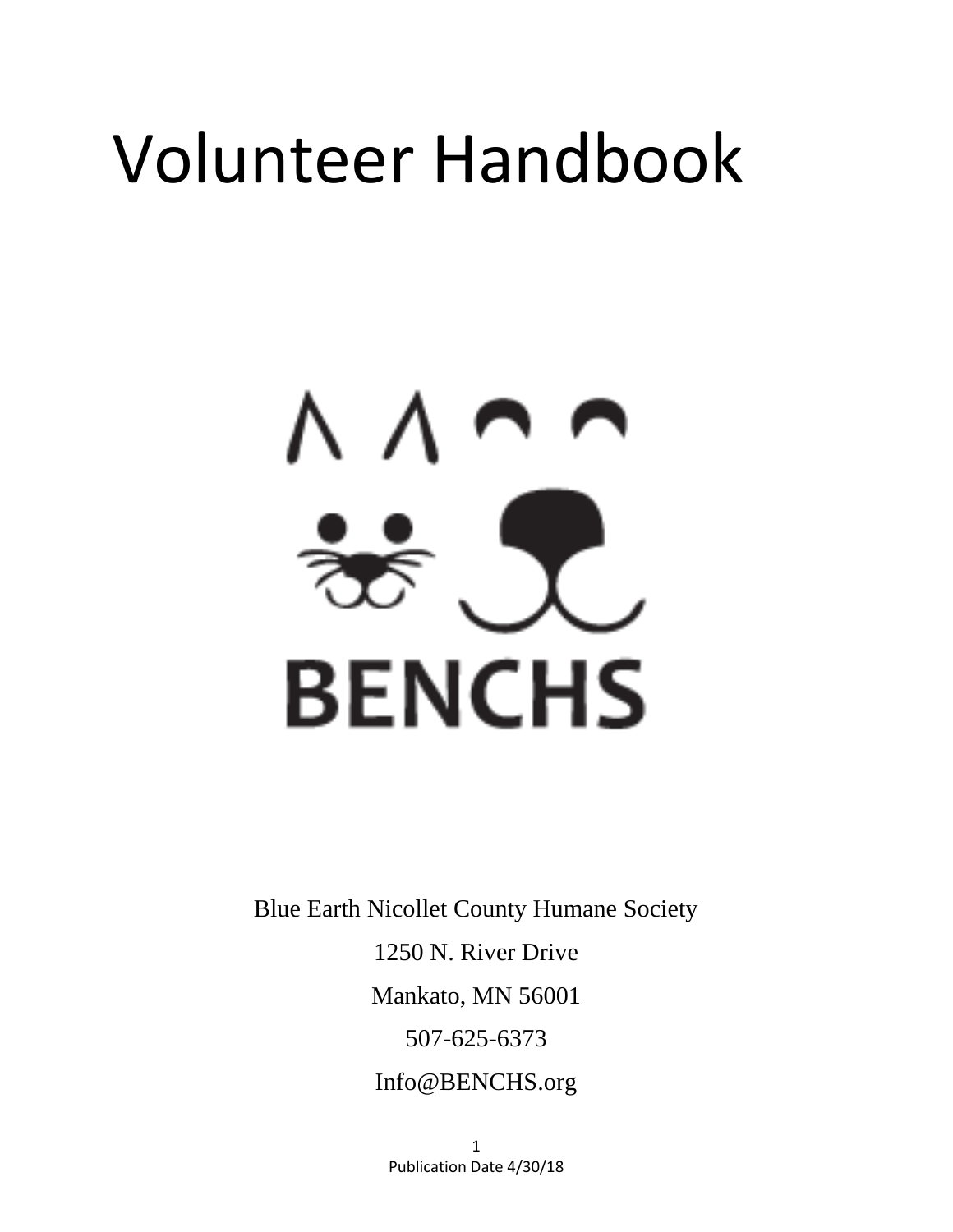# **Table of Contents**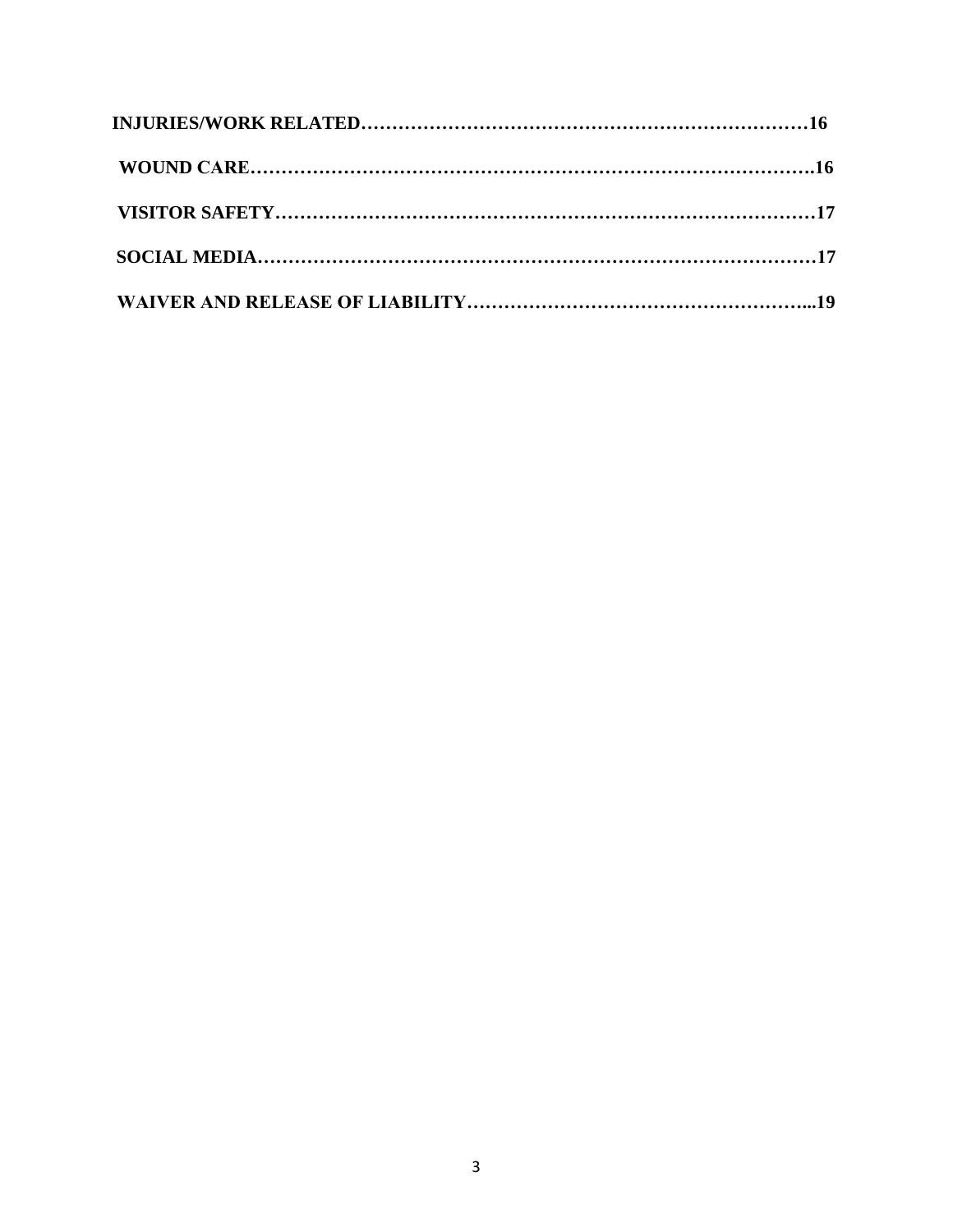#### **Welcome**

Welcome the Blue Earth Nicollet County Humane Society (BENCHS). We are very excited to welcome you to the volunteer program we have at BENCHS. Giving your time is one of the best things you can do for the pets at the shelter. We rely on you to help us continue to provide the highest level of care we all want for the pets during their stay.

This handbook will help you to familiarize yourself with BENCHS' policies and procedures. Its purpose is to give you guidelines to follow during your time with BENCHS. Please contact the shelter manager if you have any questions about the policies and procedures. All questions are important; please do not hesitate to ask.

As a volunteer for BENCHS, you have the opportunity to help animals in their transition to new homes. Your goal is to help improve the adoptability of the animals at the shelter by providing physical activity and socialization. We depend on you to be an advocate in our community and educate your friends and family on issues that affect the lives of shelter pets everywhere. You can make a difference to the animals in our community!

We look forward to working with you. Thank you for joining us!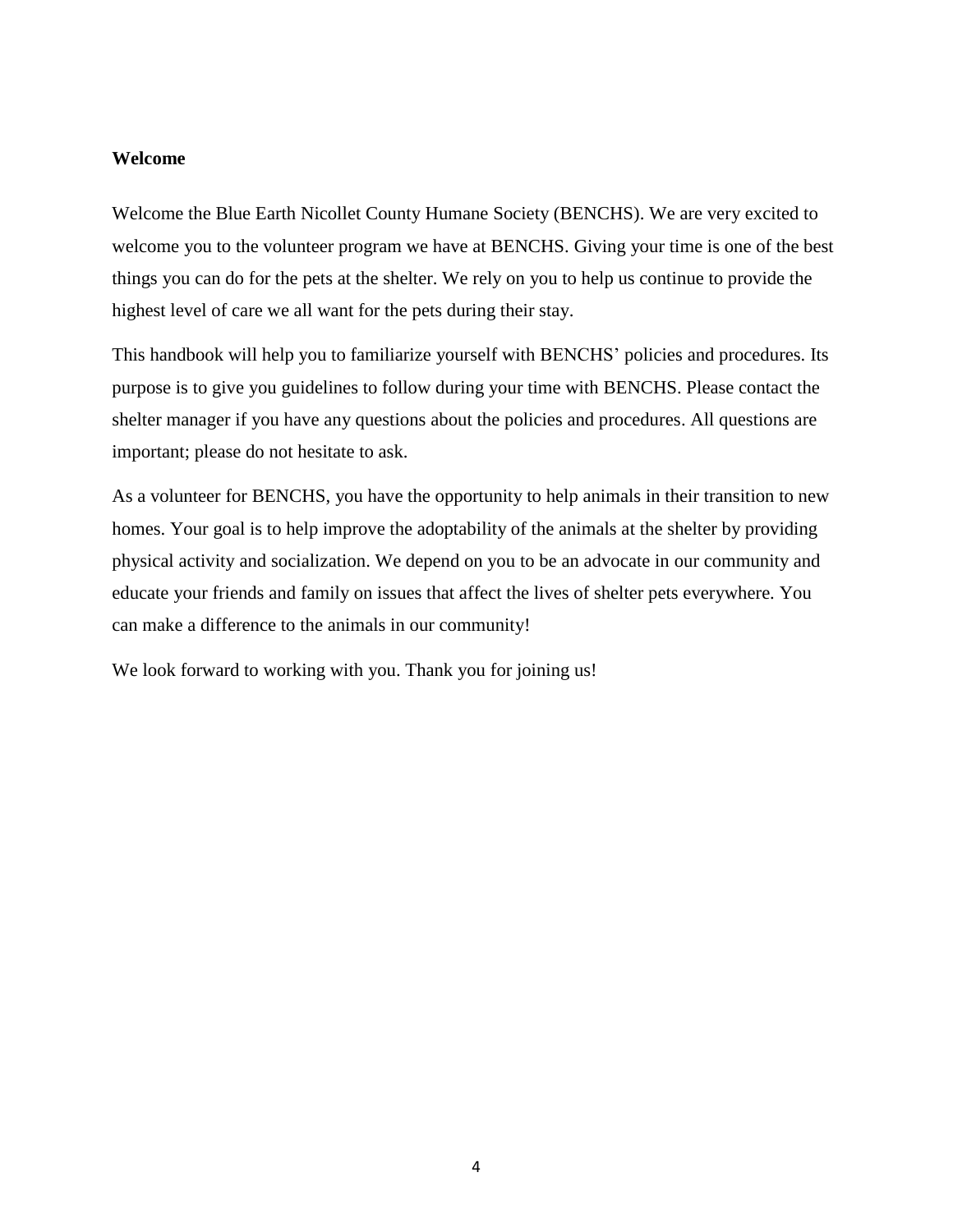#### **Mission**

The Blue Earth Nicollet County Humane Society is a 501(c)(3) nonprofit organization dedicated to finding loving homes for lost, abandoned and neglected animals. BENCHS is a regional no kill shelter serving the needs of the greater Mankato area.

#### **General Overview**

BENCHS is not only about caring for animals, but also about humanity. The love and comfort of a pet sustains a person through the most difficult of times, providing unconditional friendship and love. The services of an animal shelter reach all segments of society.

The volunteer's general function is to support the efforts of BENCHS as we help with socialization and the physical needs of the shelter animals to prepare them for adoption.

Responsibilities may include, but are not limited to:

- Maintain a positive image with the public.
- Help maintain healthy living conditions for the animals and remove fecal and other matter throughout the day as necessary to ensure their well-being.
- Feed, exercise and interact with the animals in accordance with BENCHS' policies.
- Watch for health or behavior problems in animals and report them to BENCHS' staff immediately.
- Keep outside grounds neat and orderly by cleaning up animal waste and garbage.
- Perform other duties as assigned by authorized personnel.
- Please notify BENCHS if you are scheduled to volunteer and you cannot attend. Call our answering service at 507-625-6373. Tell them who you are and what activity you had been scheduled for.

#### **How to Become a Volunteer**

**1.** Complete online interest form. [http://www.benchs.org/volunteer-interest-form.html.](http://www.benchs.org/volunteer-interest-form.html) Select "Yes" after reading the Liability Wavier. The wavier must be signed prior to participation in volunteer activities.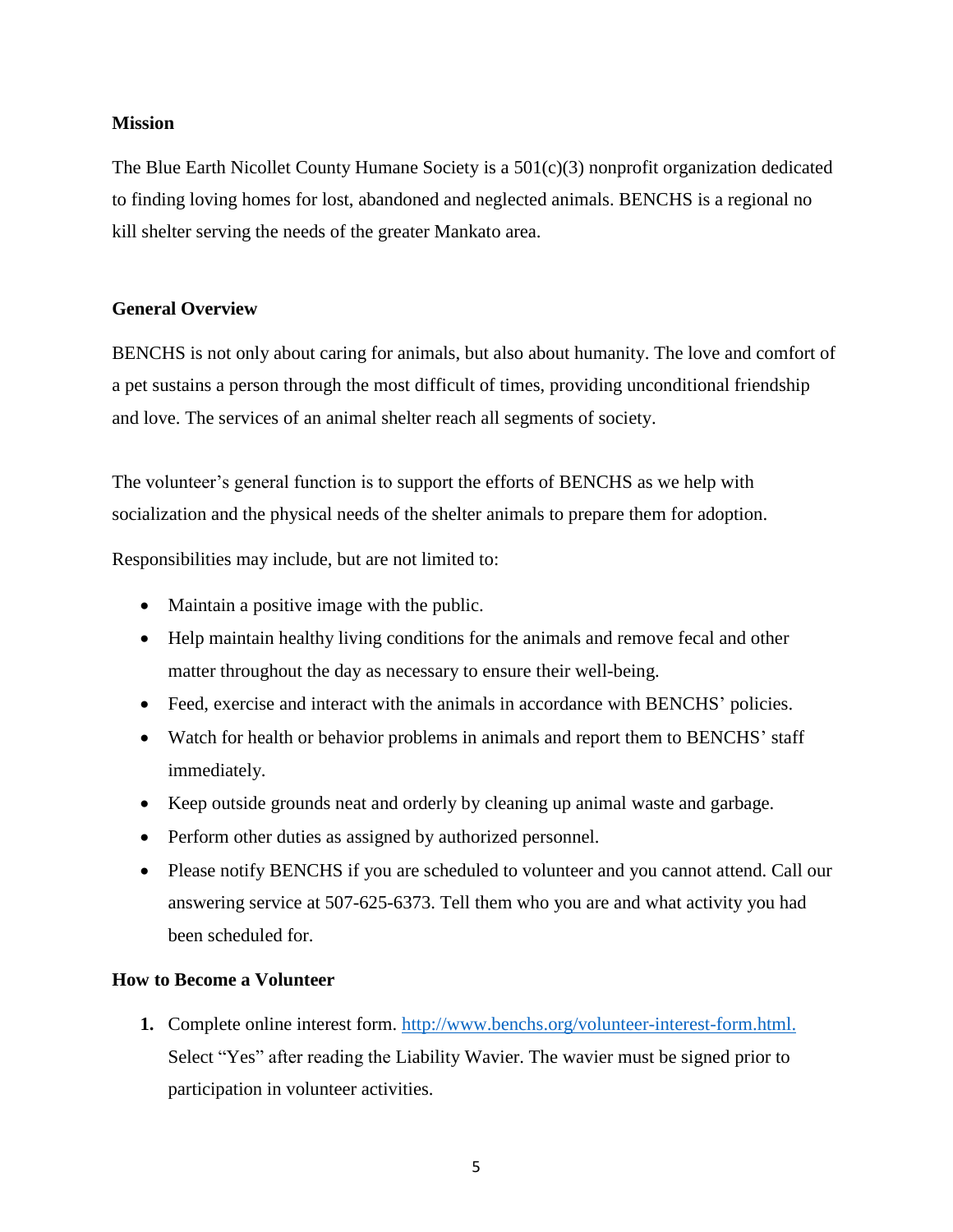**2.** Complete a dog walking orientation or adopt a condo training if you plan on volunteering in direct contact with the animals.

#### **Volunteer Opportunities**

Volunteers must be 18 or older. Only trained volunteers are allowed to work with the animals. The shelter animals need your full attention while you are here, so you are not allowed to invite your friends or family to accompany you during your shift. Please feel free to recruit friends and family to become volunteers.

Any volunteer who knows or suspects she is pregnant must consult with her physician and review the scope of her volunteer activities.

We welcome volunteers that may have a disability. The individual must be accompanied by support staff; the staff person will be within arms reach of the volunteer 100% of the time. BENCHS manager or a BENCHS appointed supervisor, in consultation with the volunteer's support staff, will determine when and if the individual may work independently in our program. All volunteers who are accompanied by a support staff must provide for us the program they are working with when at BENCHS, an emergency contact person and phone number, and the name and phone number of the support staff. (See Appendix A)

As the health and safety of our volunteers and animals is our primary concern. BENCHS retains the final word on an individual's ability to perform as a volunteer.

#### **Volunteer Schedule**

Volunteers are invited to come in during scheduled volunteer time opportunities. Each volunteer is responsible for logging his or her own hours. Volunteers do not have permission to have a key to the BENCHS building. Volunteers can only be in the building when a staff member is present.

If you would like to bring something to eat or drink, please label it with your name and leave it in the Apollo Room kitchen area.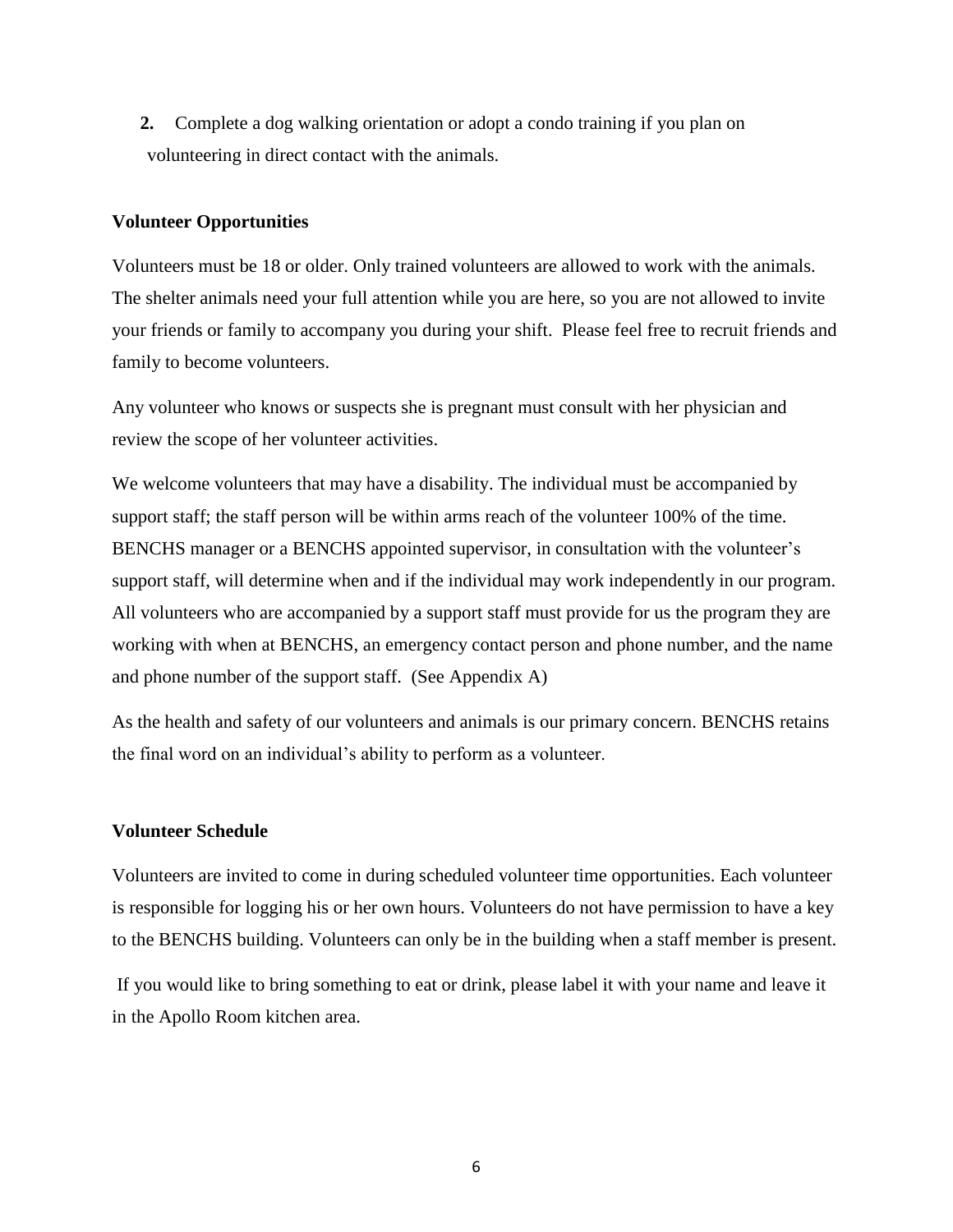#### **Dog Walking**

Dog walkers must be registered as a volunteer. The community dog walking hours are posted on our website, [www.benchs.org.](file:///C:/Users/Kathy.Kathy-HP/Google%20Drive/Volunteers/www.benchs.org)

#### **Guidelines for youth and dog walking**

Often times the population of dogs at BENCHS is dominated by large powerful dogs. Bearing that in mind the parent/youth combination of walkers will be able to walk a dog only when an appropriately mannered dog is available to walk. If the staff and/or desk volunteer feel that the available dogs pose a challenge to the pair they will not be sent to walk with a dog. As disappointing as that might be, we must insure that the adults, youth, and dog all remain safe.

Youth who are 10 years old or older may walk with a parent. Non-parents over the age of 18 must provide a letter from the parents of youth to indicate they are acting as guardian to the youth. The parent/guardian will complete the volunteer application and sign the liability waiver. The parent/guardian accepts all responsibility and liability for the activities of the walk and insures that all return to the shelter safely.

We strongly suggest that only one youth walk with the parent/ guardian.

Any combination of parents or guardians and youth that are active in the walking program prior to April 1, 2018 and are not 10 years old may continue to participate and be "grandfathered in".

*The parent/ guardian will maintain control of the leash and dog AT ALL TIMES. Youth will not hold the leash.*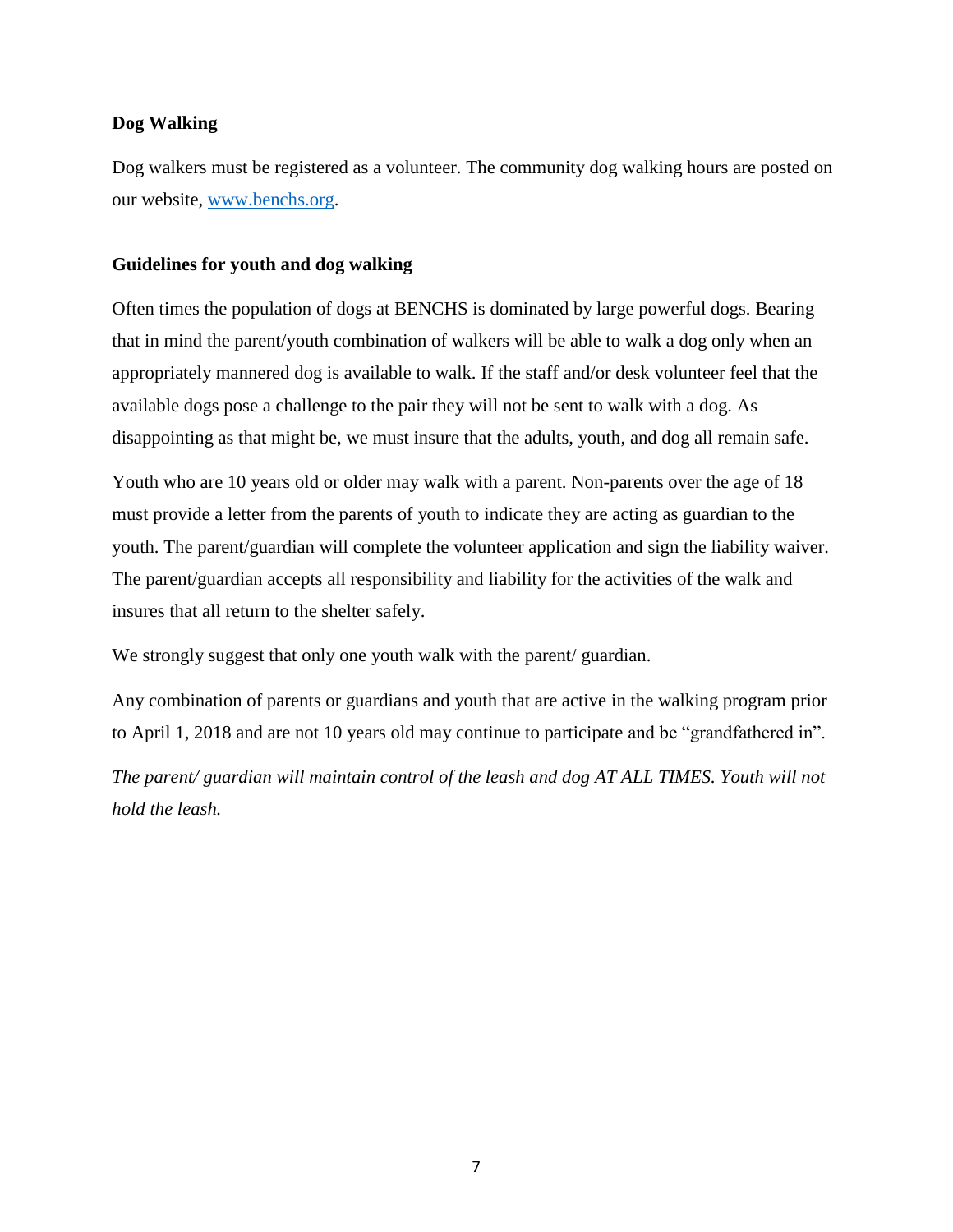#### **Dog Walker Attire & Etiquette**

Dog walkers must wear:

- closed toe shoes with socks
- boots in the winter
- long pants
- weather appropriate outerwear.

Wearing dangling jewelry is strongly discouraged.

The first time you walk you will need an orientation. This is conducted 15 minutes prior to the start of dog walking hours. You may be assigned a dog to walk after the orientation.

You must agree to:

- Walk on the trail or approved area.
- Stay off the neighboring business's property. BENCHS' dogs and walkers are not welcome on the Harley Davidson dealership property. This includes their boulevard, lawn and Uncle Mark Park. If you are walking on the bike trail you may not drop down into their lawn area.
- Not take the dog to the dog park
- Take bag along, pick up poop, deposit in designated can or **if bloody, diarrhea or strange objects in stool-bring back for staff to observe**
- Notify staff of any physical or behavior concerns you have. (Coughing, limping, lumps, injuries, etc.)
- Always have hold of leash and control of the dog
- Only allow adults age 18 or older to have control of the leash
- Keep shelter dogs away from other dogs. (**Always step off trail)**
- Walk with the dog. No running or jogging with dog without permission from staff.
- Go on short walks (10 minutes or less) during extreme weather conditions (hot or cold)
- Bring dog back to shelter before end of dog walking hours
- Walk the dog with your full attention. No cell phone or ear bud use allowed.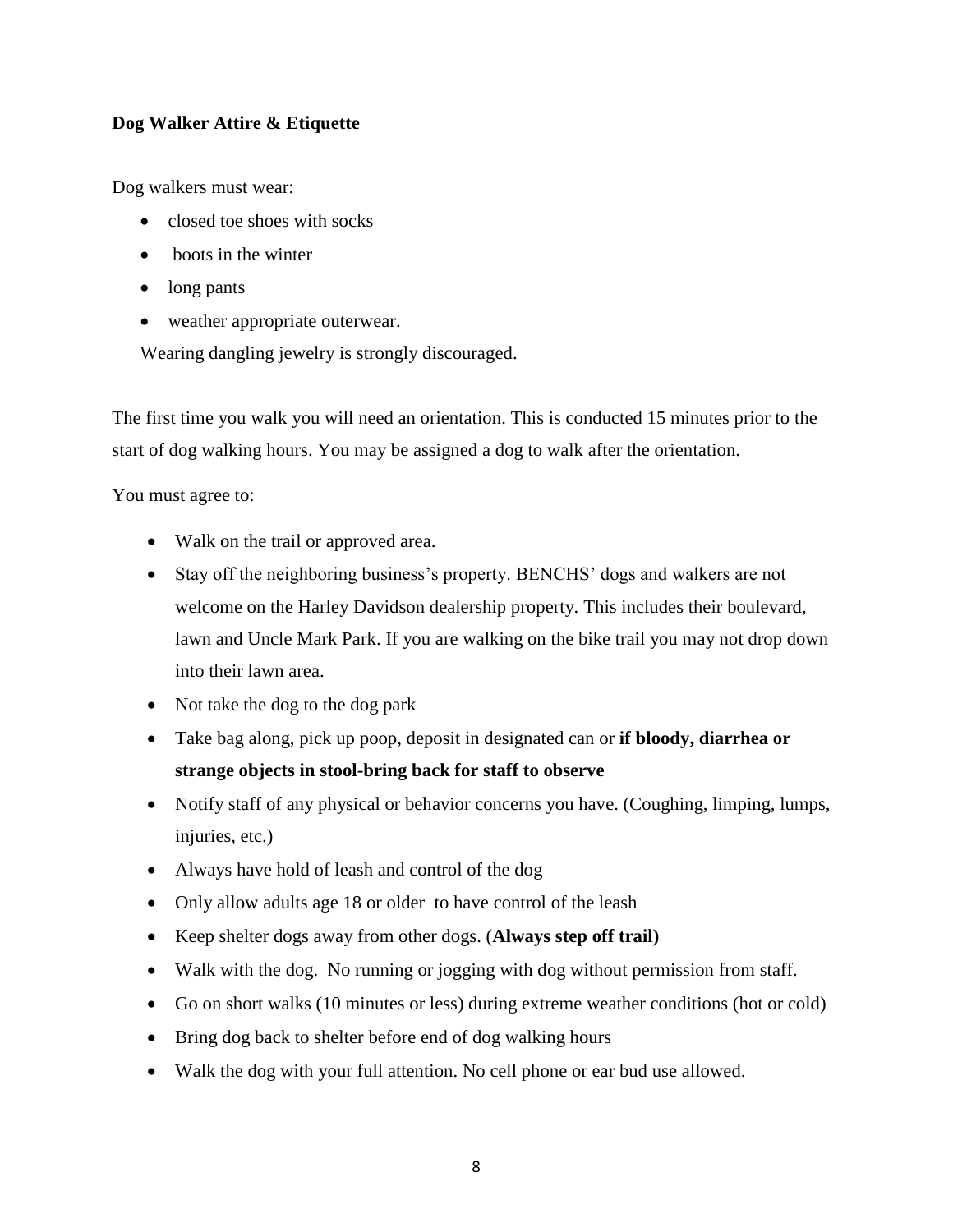• Not pull or yank on the leash inappropriately to control dog unless *it is a dangerous* **situation with no other option.**

#### **Cautions:**

- Do not put your face in front of the dog close to its nose. Some dogs interpret this as a challenge and might bite.
- With reactive dogs you must get far off the trail and control the dog on a short leash.
- If the dog you are walking is too challenging for you to manage easily turn around and go back. Do not attempt to tough it out with the dog.

## **HANG ON TO YOUR DOG'S LEASH AS IF IT'S LIFE DEPENDS ON IT. BECAUSE IT DOES!**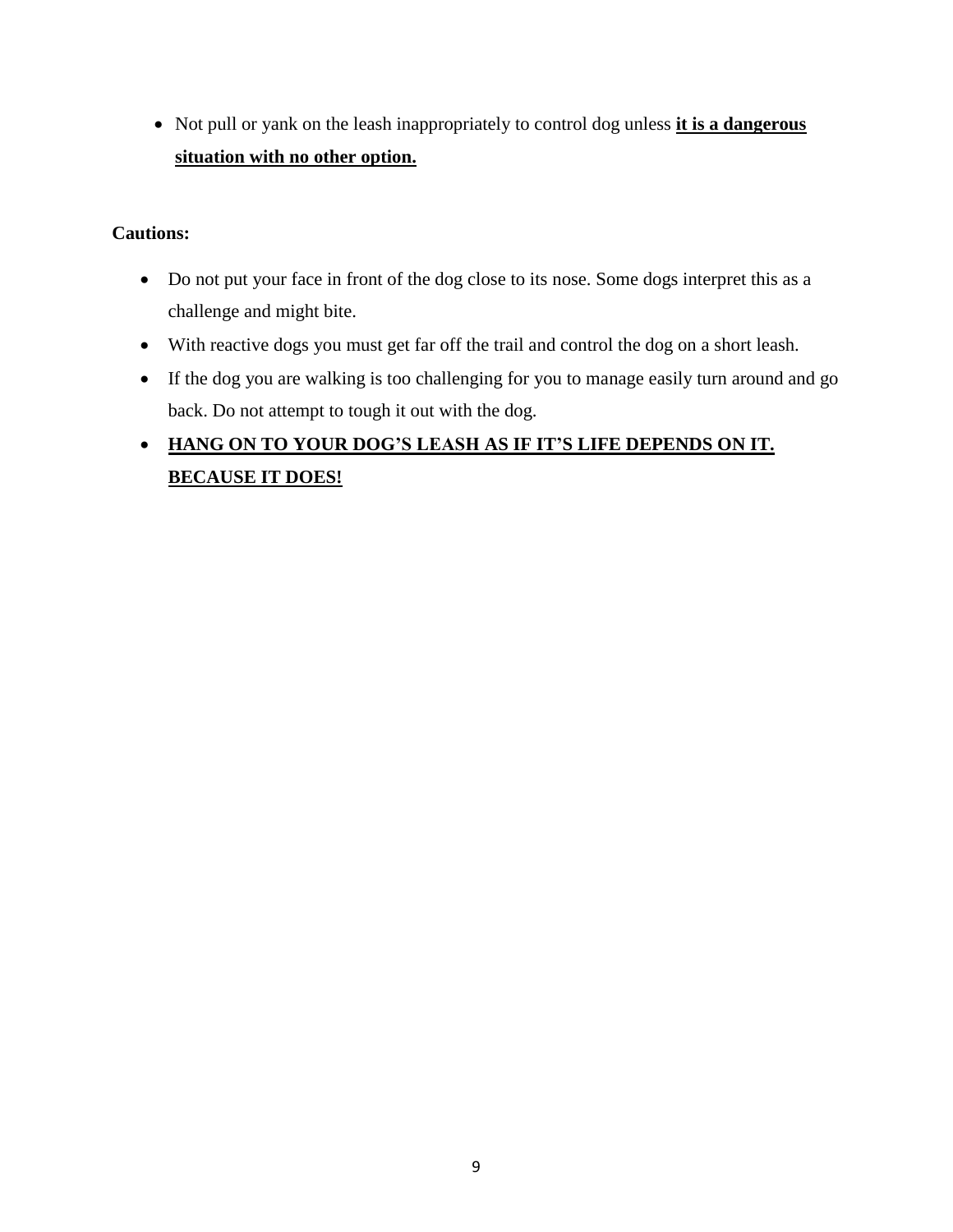#### **Personal Appearance**

Volunteers are expected to arrive at BENCHS with a neat, well-groomed appearance. BENCHS requires wearing long pants and a shirt. Scrubs are provided for volunteers in the locker room, but are not mandatory. Closed-toed shoes and socks are a requirement for your own safety. Having a separate pair of shoes is recommended in order to prevent contamination. Please wear only stud jewelry when volunteering. Any inappropriate apparel may result in being sent home by a staff member. This includes crop tops, inappropriate logos, sandals, etc.

#### **Hand Sanitizing and Washing**

Diseases and parasites can be spread from animals to people by germs on your hands. Always wash your hands between moving from different condos or different animals. It is crucial that you wash your hands well with soap and water before eating or drinking anything after working with shelter animals. Always wash your hands before leaving BENCHS. Please take into consideration your pets at home, as these diseases can be spread through you.

#### **Zoonotic Diseases**

Zoonotic diseases are diseases that can pass between animals and people by coming in direct contact with the infected animal or with the animal's urine, feces, hair, or respiratory fluids. Some zoonotic diseases include:

• *Ringworm* – This is a fungus, not an actual worm, which shows up as a raised, red, circular patch of dry itchy skin on the body. Children are more susceptible than adults. This is not common at the shelter, and animals with known cases of ringworm will be housed in an isolated "**staff only area**".

• *Roundworms, Tapeworms, Whipworms, Giardia* – Intestinal parasites in dogs or cats. Transmitted by ingestion of microscopic eggs in feces. (Avoid letting dogs lick your face!)

10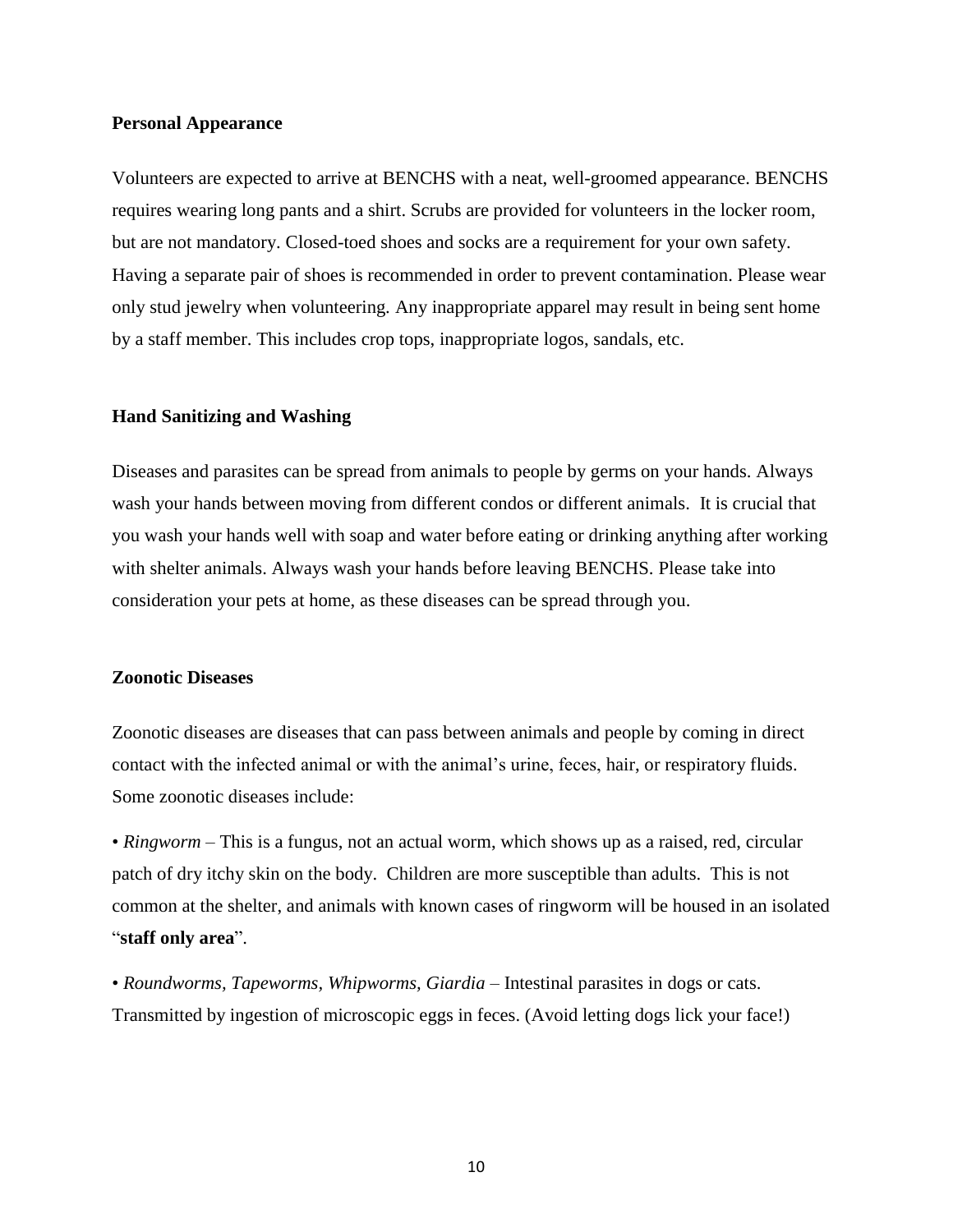• *Hookworms* – Parasitic intestinal worm in dogs or cats. Transmitted by ingestion of eggs in feces or larvae that penetrates skin. (Protect your feet and always wear close-toed shoes and socks while volunteering.)

• *Toxoplasmosis* – Parasitic disease. Transmission is possible from ingestion or inhalation of infected cat feces. Disease is most harmful to fetuses, and it is recommended that pregnant women avoid scooping cat litter boxes and cleaning litter pans of felines that are potentially infected.

• *Rabies* – Viral disease causing acute encephalitis in mammals. Transmission is through saliva when bitten by an infected animal.

- All animals arriving at BENCHS will be vaccinated for rabies as soon as possible, age permitting. Many have been vaccinated before they arrive. Only a licensed veterinarian can give a rabies vaccination. Some animals arrive at BENCHS without the vaccine and on a day we have no vet in the building. These animals can be cared for by BENCHS staff only. Volunteers may not feed, walk, cuddle or interact with any unvaccinated animals. No exceptions.
- **FAILURE TO COMPLY WITH THIS POLICY COULD RESULT IN THE VOLUNTEER BEING EXCLUDED FROM BENCHS**.

#### **Restricted Areas**

No volunteers are allowed in the following areas of the facility unless escorted by a BENCHS' employee:

- Cat Isolation Room
- Condos that are noted quarantine
- Elin's suite (surgical suite)
- Dog kennels clearly labeled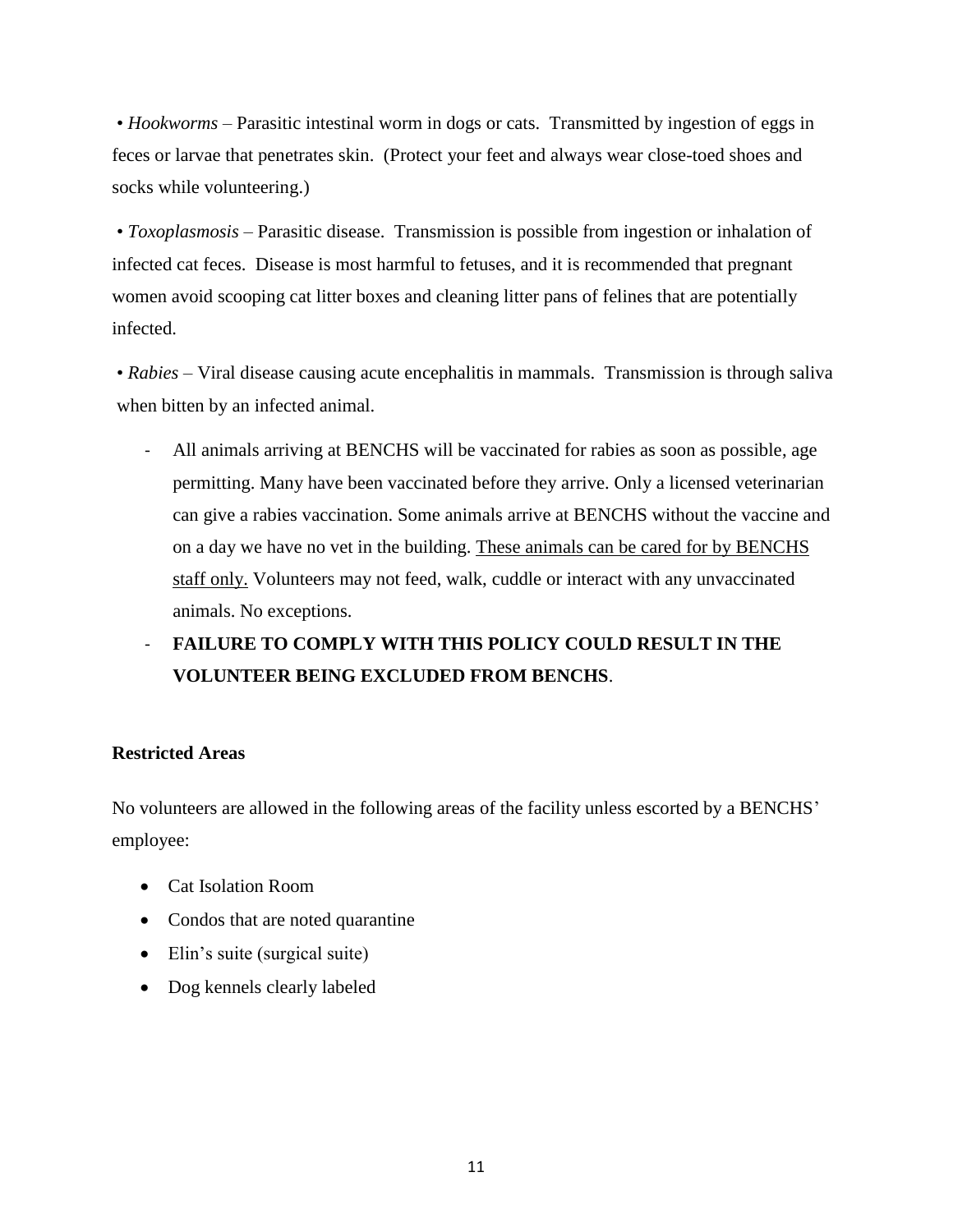#### **Confidentiality**

As a volunteer for BENCHS, please understand that during the performance of your duties as a volunteer, you may be exposed to information about BENCHS which is proprietary and confidential. Such confidential information may include, but is not limited to, information about members, clients, families, employees, volunteers, donations, gifts, unevaluated animals, and other associate organizations, as well as any other information otherwise marked or known to be confidential. Confidential information may be in any form, e.g., written, electronic, oral, overheard or observed. Accordingly, as a volunteer you agree not to reproduce any of the confidential information without prior written consent from BENCHS, not to use confidential information except in the performance of your duties as a volunteer, and not to divulge all or any part of the confidential information in any form to any third party, either during or after your term as a volunteer. If for any reason, you are terminated as a volunteer or you decide to no longer serve as a volunteer, you agree to cease using and to return to BENCHS any confidential information that may be in your possession.

#### **Use of Shelter Electronic Equipment**

The use of BENCHS' computers, printers, thermostats, cellphones, telephones, and cameras are limited to equipment which you have been trained to use and required for your volunteer duty of the day.

Volunteers are not authorized to download programs and change settings on BENCHS' equipment.

#### **Discipline**

Volunteers are expected to adhere to all BENCHS' policies and procedures. Volunteers violations will be subject to a meeting and a written disciplinary statement. BENCHS has the right to cancel your volunteer participation at any time for any reason.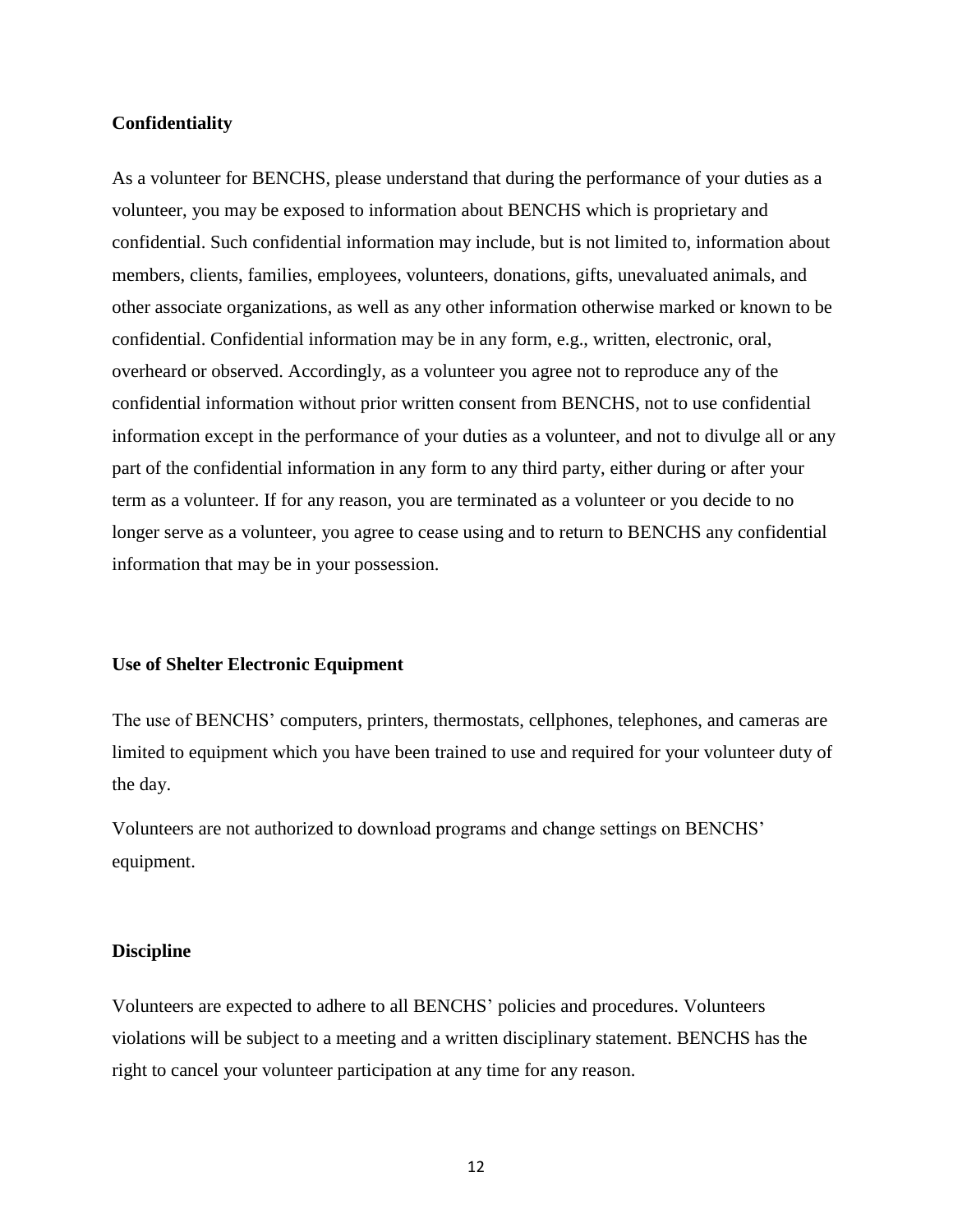Engaging in certain behaviors may also result in police involvement. These behaviors include but are not limited to:

- Drug or alcohol use during volunteer hours
- Physical harm or abuse to animals or people
- Theft
- Destruction of property

#### **Drug and/or Alcohol Use**

Volunteers are prohibited from unlawfully consuming, distributing, possessing, selling, or using controlled substances while on duty. In addition, volunteers may not be under the influence of any controlled substance not prescribed by a physician or that alters or impairs physically or mentally your ability to function appropriately and safely while volunteering on BENCHS' property or offsite activities.

#### **Volunteer Theft**

BENCHS maintains a "zero-tolerance" policy as to theft of BENCHS property or assets. All products, property, cash, and services are considered assets of the organization. Removing these items from BENCHS or failing to reasonably secure these items from theft, loss, or damage without supervisory authorization is strictly prohibited.

Any product, property, cash, or service that has been donated to BENCHS is immediately considered a BENCHS asset.

#### **Harassment**

BENCHS prohibits discrimination or harassment based on race, color, religion, creed, sex, national origin, age, disability, marital status, veteran status or any other status protected by applicable law. Each individual has the right to work in a professional atmosphere that promotes equal employment opportunities and is free from discriminatory practices, including without limitation harassment. Violations of this policy will not be tolerated.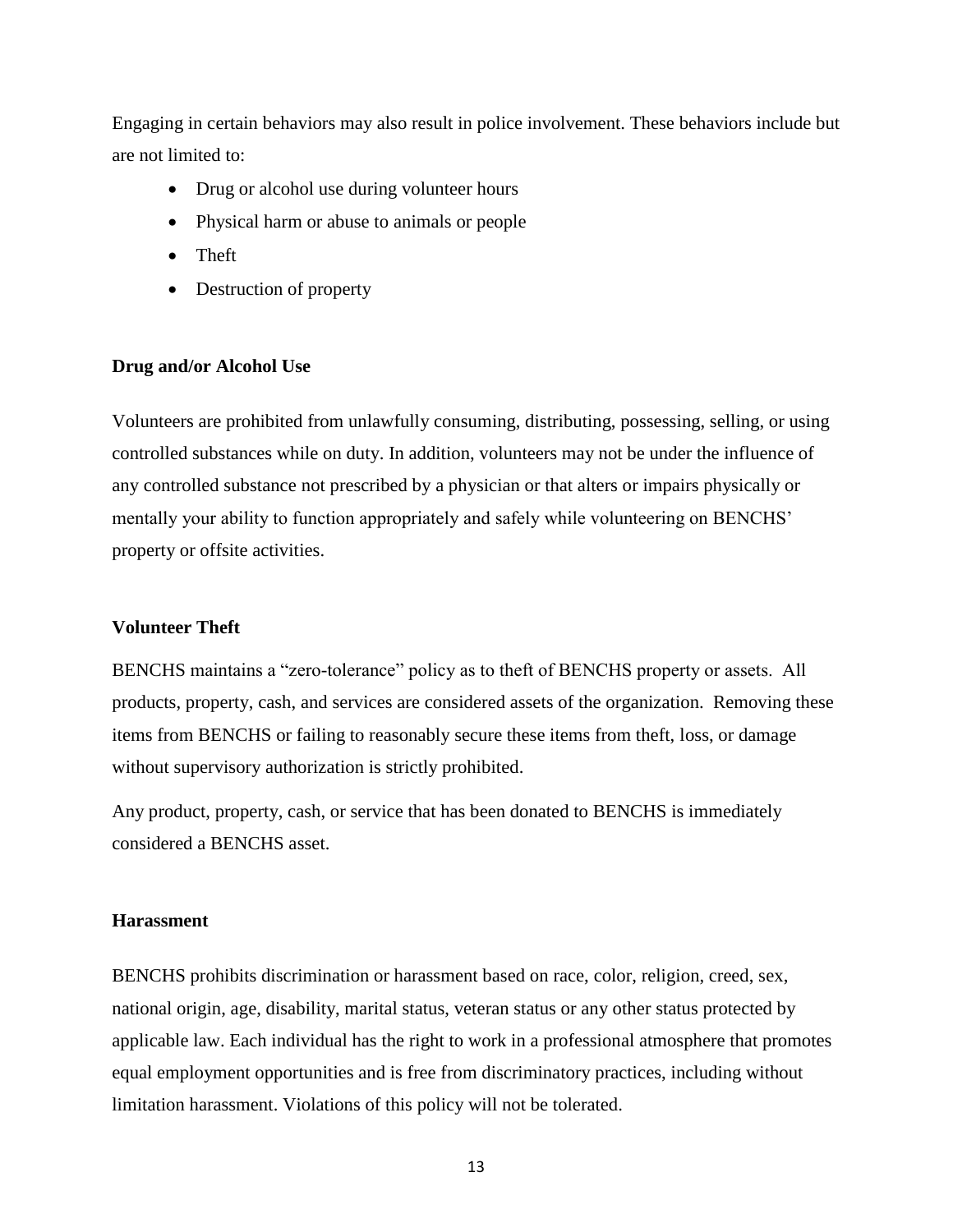Any volunteer who is subjected to sexual harassment or intimidation by an employee, supervisor, fellow volunteer, or any volunteer who is aware of such harassment occurring must immediately contact the shelter manager or the President of the Board of Directors. If those individuals are not available, the volunteer must contact a supervisor or another Board member. Complaints of sexual harassment will be promptly investigated. BENCHS cannot guarantee confidentiality but will strive to keep the investigation as confidential as possible.

#### **Respect**

BENCHS will not condone any disrespect to their animals, staff, the public, or other volunteers. BENCHS will not tolerate any disrespect to animals such as: derogatory comments, teasing, name calling, swearing, etc.

Volunteers are to respectfully work under staff direction, not direct staff on what should be done.

#### **Emergency Protocol**

In case of **FIRE** the following steps must be taken:

- 1. Call 911 immediately.
- 2. Use fire extinguishers if the size of the fire warrants.
- 3. All persons exit through the nearest available exit, closing all doors or windows behind them.
- 4. Once emergency personnel have arrived notify them as to the location(s) of animals inside the building.

In case of **TORNADO** the following steps must be taken:

- 1. All person immediately move to an interior room or bathroom in the building until danger has passed.
- 2. All animals are to be left in their cages. No animals are to be removed from the building.
- 3. Once emergency personnel have arrived notified them as to the location(s) of animals inside the building.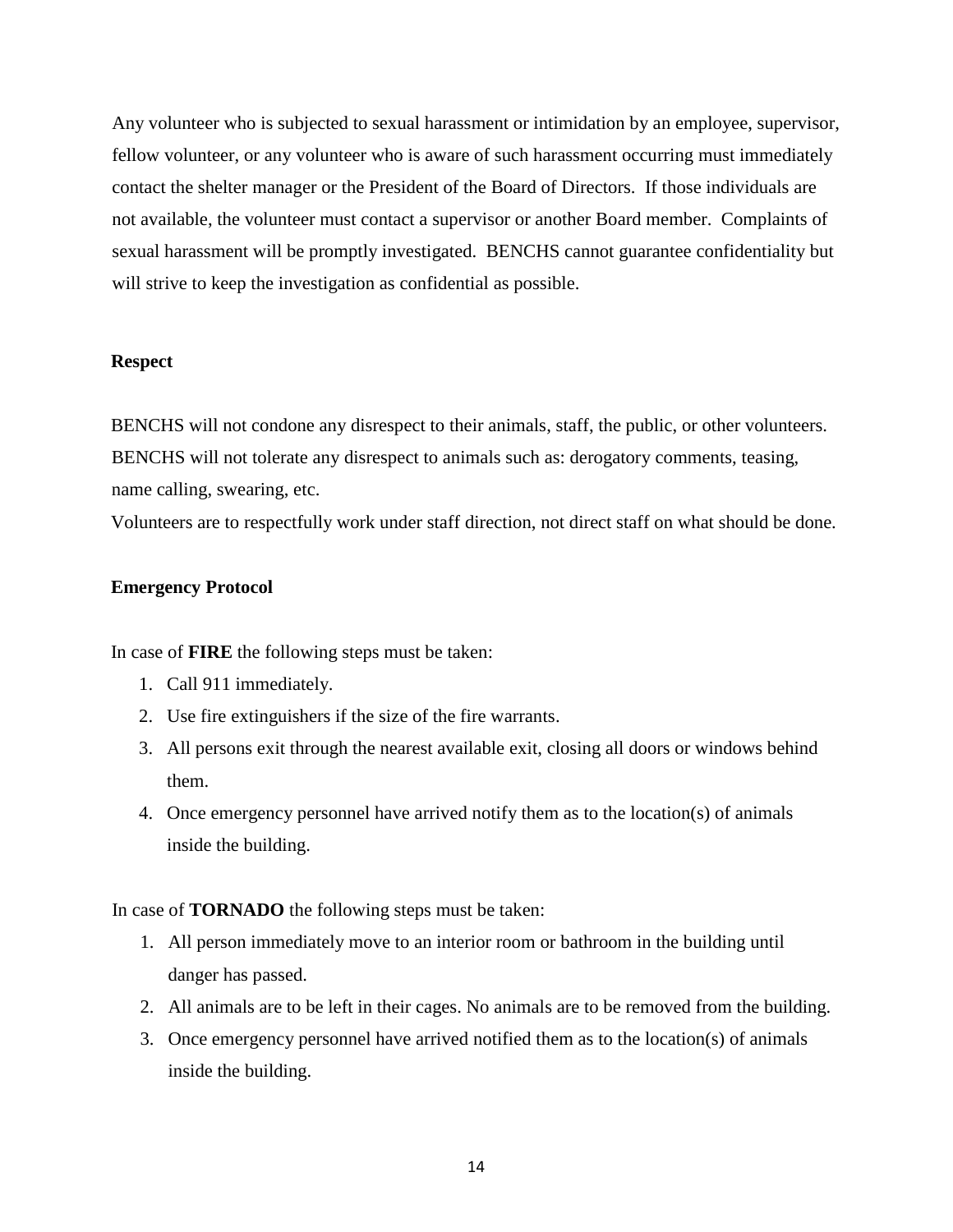#### **Injuries/Work Related**

BENCHS is committed to a safe environment for volunteers. Therefore, volunteers are required to comply with all safely regulations and rules. If a volunteer is bitten or otherwise injured while volunteering, the shelter manager or staff member in charge must be notified immediately. The shelter manager or staff member in charge is responsible for arranging medical attention and transportation in emergency situations. BENCHS insurance does not cover medical care for bites or injuries. If you have any questions concerning your safety requirements, contact the shelter manager.

An incident report must be filled out and given to the shelter manager or President of the Board of Directors on the day of the accident.

#### **Wound Care**

- 1. Wash your hands. This helps avoid infection.
- 2. Stop the bleeding. Apply gentle pressure with a clean bandage or cloth.
- 3. Clean the wound. Rinse the wound with clear water for five to 10 minutes. If dirt or debris remains in the wound after washing, use tweezers cleaned with alcohol to remove the particles. See a doctor if you can't remove all of the debris. Clean the skin around the wound with soap and a washcloth.
- 4. Apply an antibiotic. Apply a thin layer of an antibiotic cream or ointment (Neosporin, Polysporin). Certain ingredients in some ointments can cause a mild rash in some people. If a rash appears, stop using the ointment and seek medical care.
- 5. Cover the wound. Bandages help keep the wound clean.
- 6. Change the dressing at least daily or whenever the bandage becomes wet or dirty.
- **7.** Watch for signs of infection. See a doctor if the wound isn't healing or you notice any redness, increasing pain, drainage, warmth or swelling**. Seek prompt medical care.**

Get immediate medical help if the wound:

- Keeps bleeding after a few minutes of direct pressure
- Is the result of an animal or human bite
- Is deep, dirty or caused by a metal object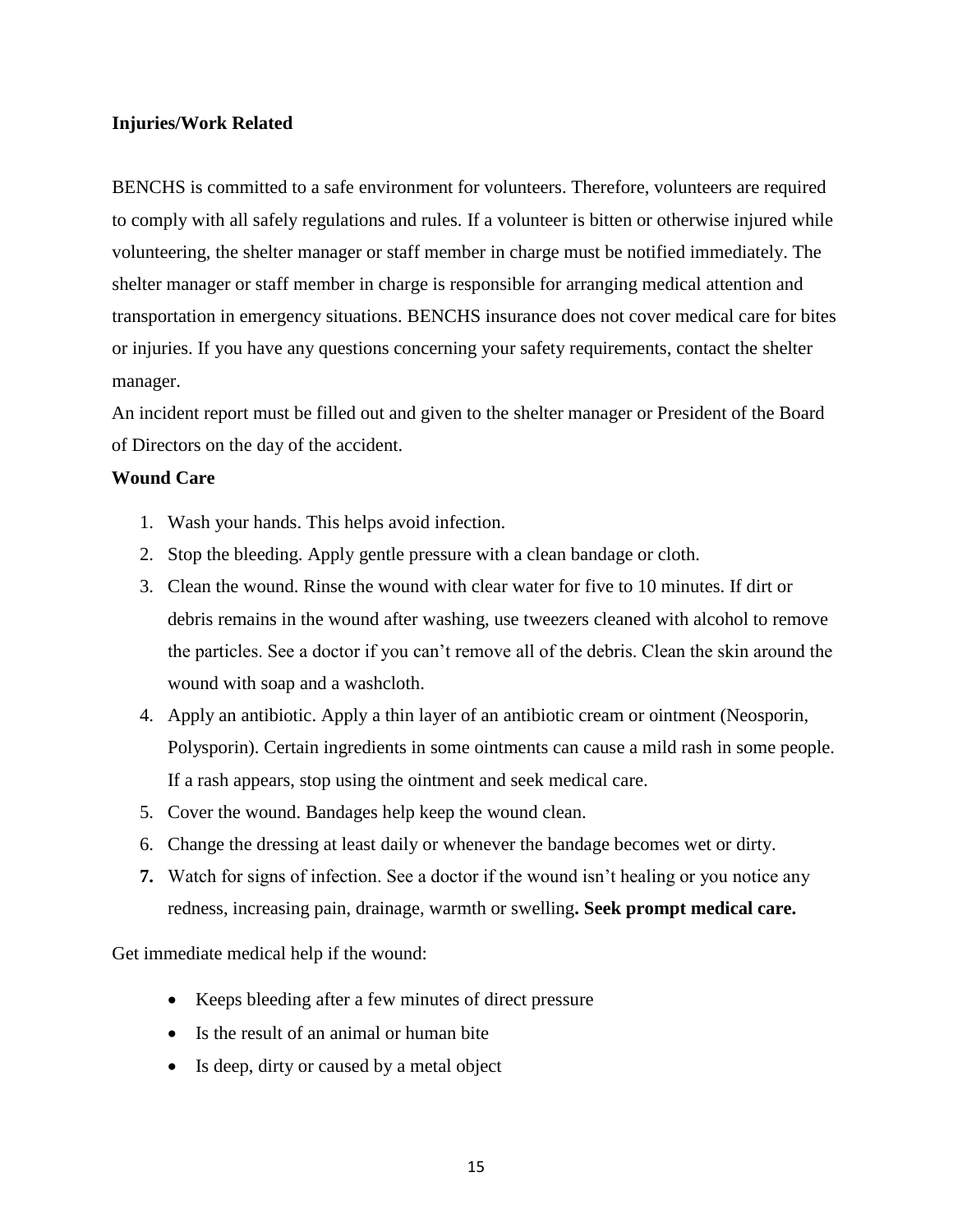If the injured person hasn't had a tetanus shot in the past five years and the wound is deep or dirty, a physician may recommend a booster. The injured person should have the booster shot within 48 hours of the injury.

If the wound was caused by a cat or a dog, confirm that its rabies vaccination is up to date. If it was caused by a wild animal, seek advice from a physician about which animals are most likely to carry rabies.

#### **Visitor Safety**

All visitor injuries, regardless of how minor, must be reported in writing to the shelter manager. Injured visitors may be offered use of a first-aid kit and instruction on wound care. Volunteers are prohibited from treating visitor injuries. In a life-threatening emergency, please call 911.

#### **Social Media**

Volunteers should be aware that BENCHS may observe content and information made available by volunteering through social media. Volunteers should use their best judgement in posting materials that is neither inappropriate nor harmful to BENCHS, its employees, or customers.

BENCHS reserves the right to take disciplinary action against any social media related incident that is found to be inappropriate or harmful.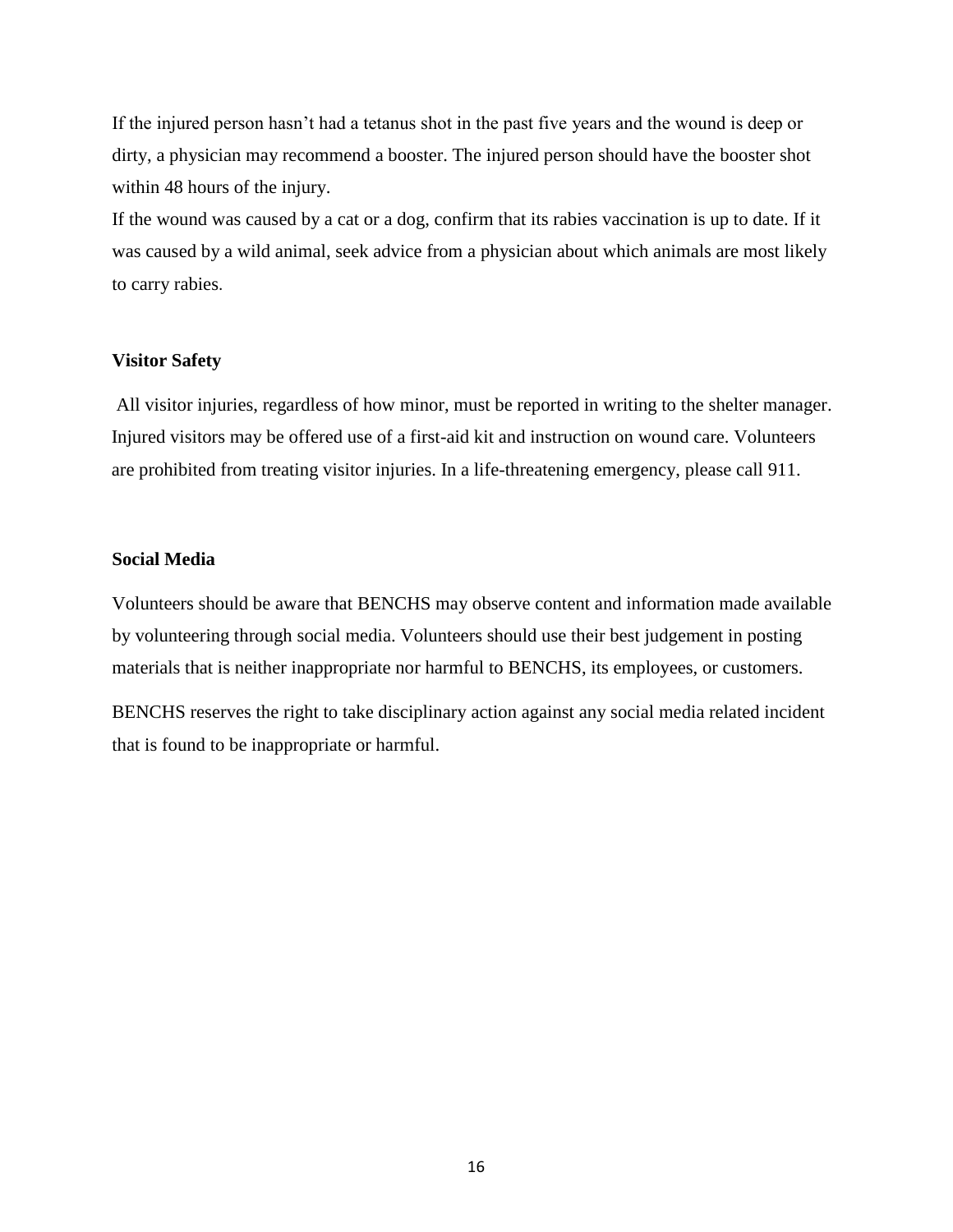### **APPENDIX A - Support Staff Contact Information**

| PROGRAM                                     |
|---------------------------------------------|
|                                             |
| <b>CONTACT PERSON FOR THIS VOLUNTEER</b>    |
|                                             |
| <b>CONTACT PERSON PHONE #</b>               |
| STAFF SUPPORT PERSON NAME, TITLE, & PHONE # |